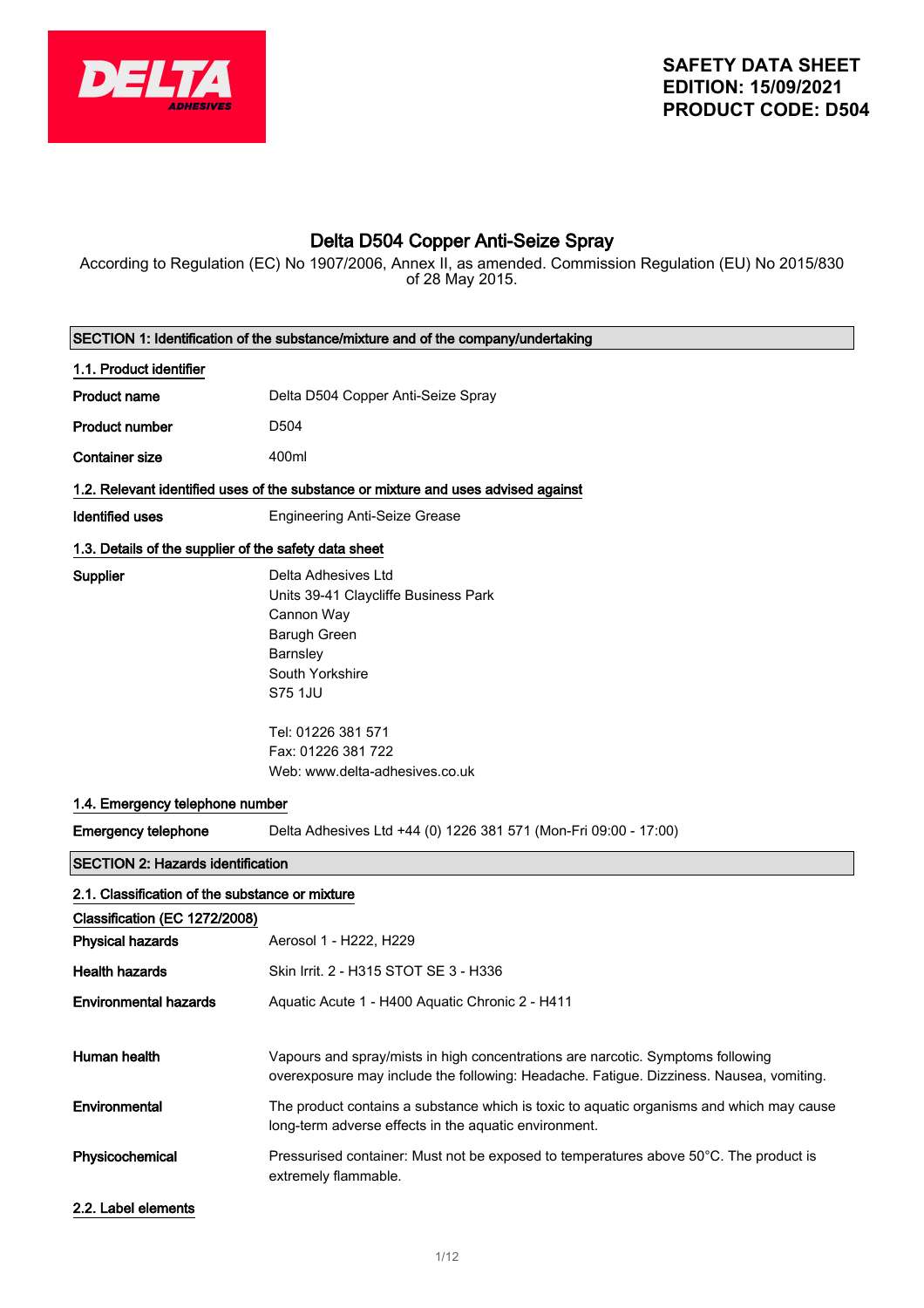

#### Pictogram



| Signal word                     | Danger                                                                                                       |
|---------------------------------|--------------------------------------------------------------------------------------------------------------|
| <b>Hazard statements</b>        | H222 Extremely flammable aerosol.                                                                            |
|                                 | H229 Pressurised container: may burst if heated.                                                             |
|                                 | H315 Causes skin irritation.                                                                                 |
|                                 | H336 May cause drowsiness or dizziness.                                                                      |
|                                 | H400 Very toxic to aquatic life.                                                                             |
|                                 | H411 Toxic to aquatic life with long lasting effects.                                                        |
| <b>Precautionary statements</b> | P210 Keep away from heat, hot surfaces, sparks, open flames and other ignition sources. No<br>smoking.       |
|                                 | P211 Do not spray on an open flame or other ignition source.                                                 |
|                                 | P251 Do not pierce or burn, even after use.                                                                  |
|                                 | P261 Avoid breathing vapour/ spray.                                                                          |
|                                 | P271 Use only outdoors or in a well-ventilated area.                                                         |
|                                 | P273 Avoid release to the environment.                                                                       |
|                                 | P280 Wear protective gloves/ protective clothing/ eye protection/ face protection.                           |
|                                 | $P410+P412$ Protect from sunlight. Do not expose to temperatures exceeding 50 $^{\circ}$ C/122 $^{\circ}$ F. |
|                                 | P501 Dispose of contents/ container in accordance with national regulations.                                 |

Contains **Contains** Hydrocarbons, C6-C7, n-alkanes, isoalkanes, cyclics, <5% n-hexane

2.3. Other hazards

# SECTION 3: Composition/information on ingredients

3.2. Mixtures

 $\overline{1}$ 

| PETROLEUM GASES, LIQUEFIED; PETROLEUM GAS<br><0.1% 1,3 BUTADIENE                                                                           |                      | 30-60%                                               |
|--------------------------------------------------------------------------------------------------------------------------------------------|----------------------|------------------------------------------------------|
| CAS number: 68476-85-7                                                                                                                     | EC number: 270-704-2 |                                                      |
| <b>Classification</b><br>Flam. Gas 1 - H220<br>Press. Gas (Liq.) - H280                                                                    |                      |                                                      |
| Hydrocarbons, C6-C7, n-alkanes, isoalkanes, cyclics, <5% n-<br>hexane                                                                      |                      | 10-30%                                               |
| $CAS$ number: $-$                                                                                                                          | EC number: 921-024-6 | REACH registration number: 01-<br>2119475514-35-XXXX |
| <b>Classification</b><br>Flam. Liq. 2 - H225<br>Skin Irrit. 2 - H315<br>STOT SE 3 - H336<br>Asp. Tox. 1 - H304<br>Aquatic Chronic 2 - H411 |                      |                                                      |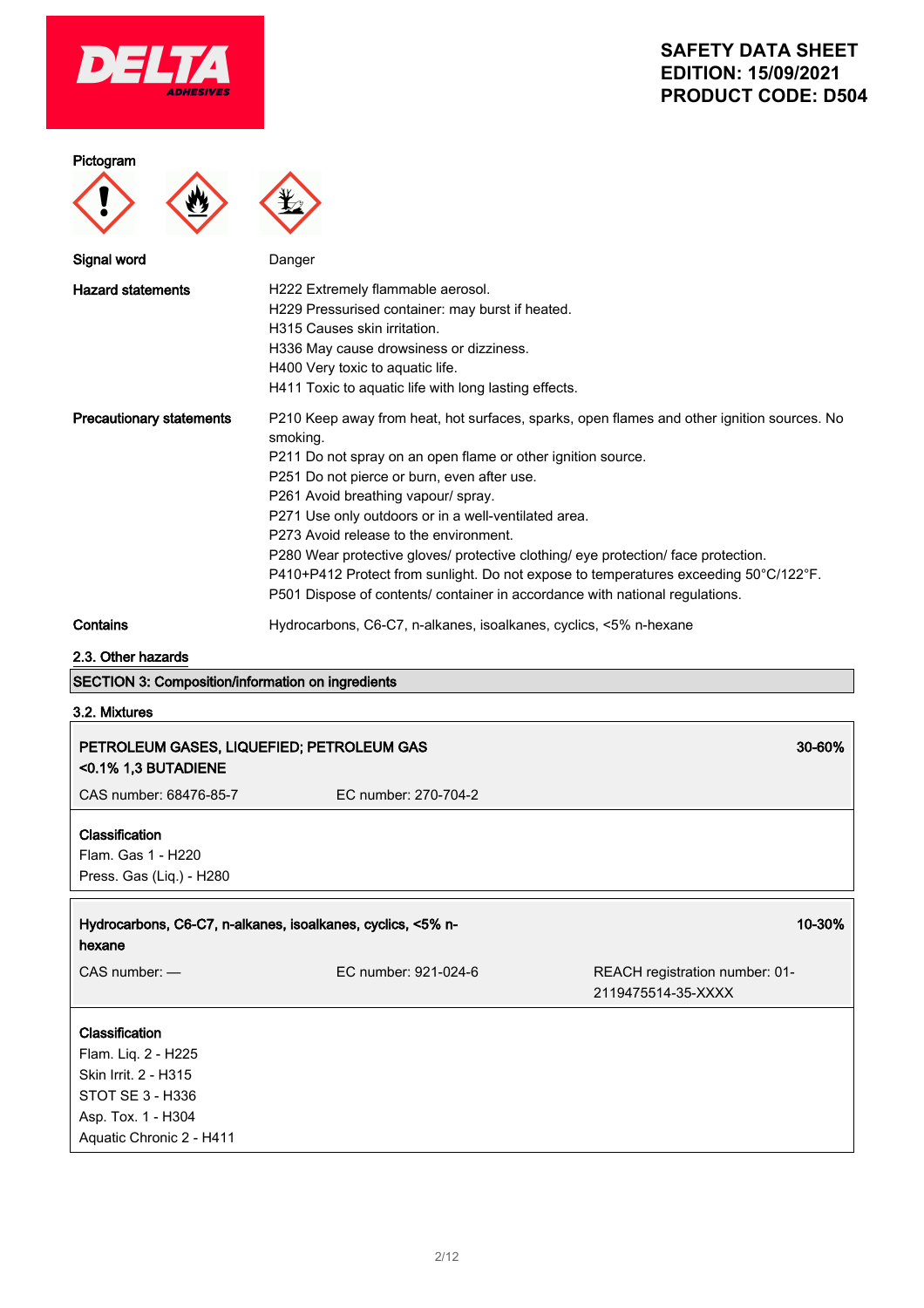

| <b>COPPER PASTE</b>                                                                                |                                            |                                                                                       | $1 - 5%$ |
|----------------------------------------------------------------------------------------------------|--------------------------------------------|---------------------------------------------------------------------------------------|----------|
| CAS number: 7440-50-8                                                                              | EC number: 231-159-6                       | REACH registration number: 01-<br>2119480154-42-XXXX                                  |          |
| M factor (Acute) = $10$                                                                            | M factor (Chronic) = $1$                   |                                                                                       |          |
| <b>Classification</b><br>Acute Tox. 4 - H302<br>Aquatic Acute 1 - H400<br>Aquatic Chronic 1 - H410 |                                            |                                                                                       |          |
| The Full Text for all R-Phrases and Hazard Statements are Displayed in Section 16.                 |                                            |                                                                                       |          |
| <b>SECTION 4: First aid measures</b>                                                               |                                            |                                                                                       |          |
| 4.1. Description of first aid measures                                                             |                                            |                                                                                       |          |
| <b>General information</b>                                                                         | Move affected person to fresh air at once. |                                                                                       |          |
| <b>Inhalation</b>                                                                                  |                                            | Move affected person to fresh air at once. Keep affected person warm and at rest. Get |          |

Ingestion **Rinse mouth thoroughly with water.** Do not induce vomiting. Get medical attention if any

Skin contact **Wash skin thoroughly with soap and water.** Get medical attention if any discomfort continues.

apart. Continue to rinse for at least 15 minutes. Get medical attention if any discomfort

Eye contact Rinse immediately with plenty of water. Remove any contact lenses and open eyelids wide

General information **Prolonged and repeated contact with solvents** over a long period may lead to permanent

Ingestion Fumes from the stomach contents may be inhaled, resulting in the same symptoms as

Inhalation Coughing, chest tightness, feeling of chest pressure. Vapours may cause headache, fatigue,

medical attention immediately.

discomfort continues.

continues.

inhalation.

SECTION 5: Firefighting measures

5.1. Extinguishing media

Unsuitable extinguishing

media

health problems.

dizziness and nausea.

Skin contact **Prolonged skin contact may cause redness and irritation.** 

Notes for the doctor No specific recommendations. If in doubt, get medical attention promptly.

Eye contact **Prolonged contact may cause redness and/or tearing.** 

Suitable extinguishing media Extinguish with foam, carbon dioxide or dry powder.

5.2. Special hazards arising from the substance or mixture

Do not use water, if avoidable.

4.3. Indication of any immediate medical attention and special treatment needed

4.2. Most important symptoms and effects, both acute and delayed

3/ 12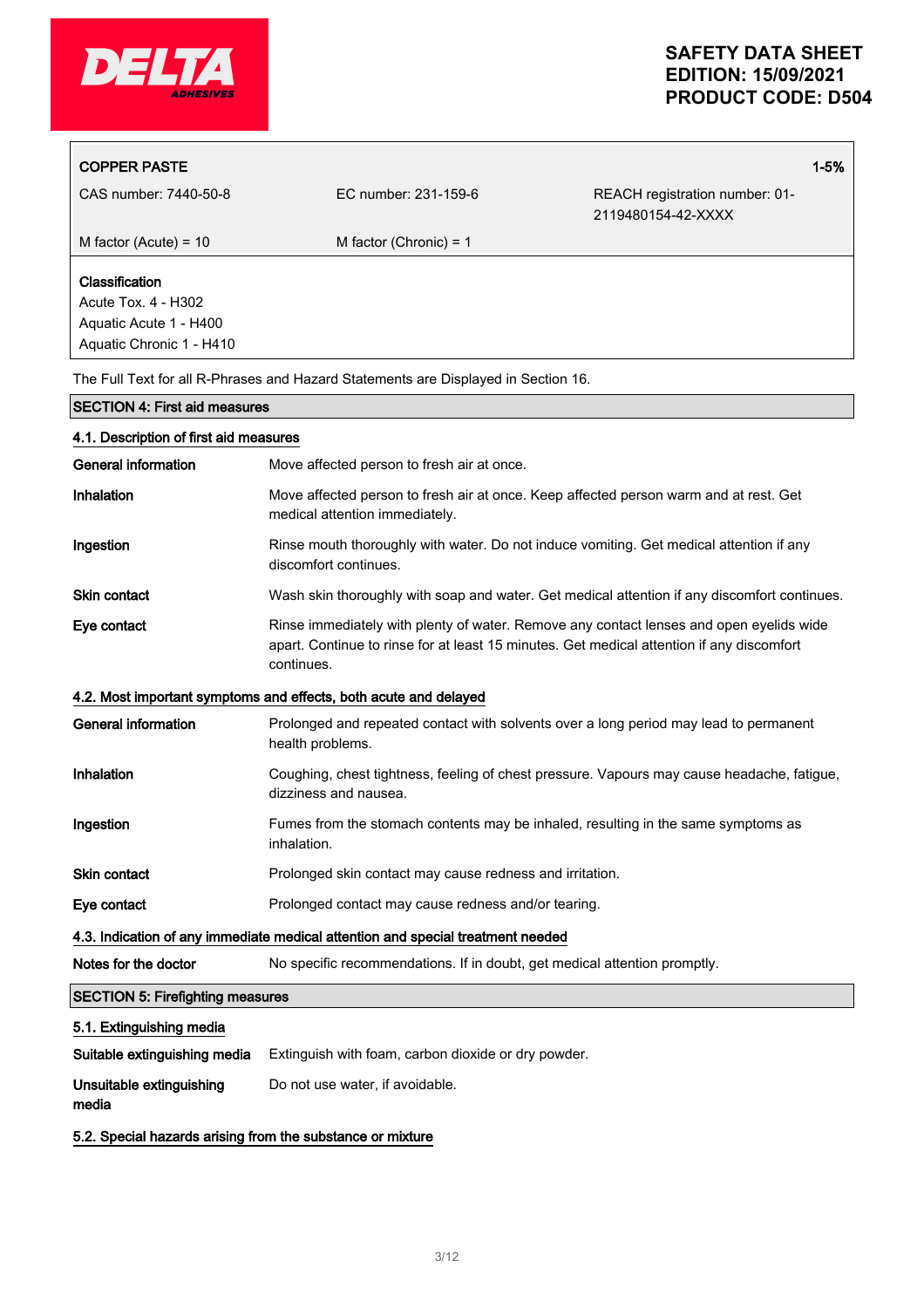

| Specific hazards                                                  | Containers can burst violently when heated, due to excess pressure build-up. Vapours may<br>form explosive mixtures with air. Containers can burst violently or explode when heated, due<br>to excessive pressure build-up. Extremely flammable. Forms explosive mixtures with air. Risk<br>of explosion if heated. May form explosive mixture with air at very high concentration. Vapours<br>may form explosive mixtures with air. Containers can burst violently or explode when heated,<br>due to excessive pressure build-up. |  |
|-------------------------------------------------------------------|------------------------------------------------------------------------------------------------------------------------------------------------------------------------------------------------------------------------------------------------------------------------------------------------------------------------------------------------------------------------------------------------------------------------------------------------------------------------------------------------------------------------------------|--|
| <b>Hazardous combustion</b><br>products                           | Oxides of carbon. Thermal decomposition or combustion may liberate carbon oxides and<br>other toxic gases or vapours.                                                                                                                                                                                                                                                                                                                                                                                                              |  |
| 5.3. Advice for firefighters                                      |                                                                                                                                                                                                                                                                                                                                                                                                                                                                                                                                    |  |
| Protective actions during<br>firefighting                         | Be aware of danger of explosion. Wear positive-pressure self-contained breathing apparatus<br>(SCBA) and appropriate protective clothing. Containers close to fire should be removed or<br>cooled with water.                                                                                                                                                                                                                                                                                                                      |  |
| Special protective equipment<br>for firefighters                  | Use air-supplied respirator, gloves and protective goggles.                                                                                                                                                                                                                                                                                                                                                                                                                                                                        |  |
| <b>SECTION 6: Accidental release measures</b>                     |                                                                                                                                                                                                                                                                                                                                                                                                                                                                                                                                    |  |
|                                                                   | 6.1. Personal precautions, protective equipment and emergency procedures                                                                                                                                                                                                                                                                                                                                                                                                                                                           |  |
| <b>Personal precautions</b>                                       | Wear protective clothing as described in Section 8 of this safety data sheet.                                                                                                                                                                                                                                                                                                                                                                                                                                                      |  |
| 6.2. Environmental precautions                                    |                                                                                                                                                                                                                                                                                                                                                                                                                                                                                                                                    |  |
| <b>Environmental precautions</b>                                  | Do not discharge into drains or watercourses or onto the ground.                                                                                                                                                                                                                                                                                                                                                                                                                                                                   |  |
| 6.3. Methods and material for containment and cleaning up         |                                                                                                                                                                                                                                                                                                                                                                                                                                                                                                                                    |  |
| Methods for cleaning up                                           | Wear suitable protective equipment, including gloves, goggles/face shield, respirator, boots,<br>clothing or apron, as appropriate. Eliminate all sources of ignition. No smoking, sparks, flames<br>or other sources of ignition near spillage. Provide adequate ventilation. Absorb in vermiculite,<br>dry sand or earth and place into containers. Collect and place in suitable waste disposal<br>containers and seal securely. For waste disposal, see Section 13.                                                            |  |
| 6.4. Reference to other sections                                  |                                                                                                                                                                                                                                                                                                                                                                                                                                                                                                                                    |  |
| Reference to other sections                                       | For personal protection, see Section 8. For waste disposal, see section 13.                                                                                                                                                                                                                                                                                                                                                                                                                                                        |  |
| <b>SECTION 7: Handling and storage</b>                            |                                                                                                                                                                                                                                                                                                                                                                                                                                                                                                                                    |  |
| 7.1. Precautions for safe handling                                |                                                                                                                                                                                                                                                                                                                                                                                                                                                                                                                                    |  |
| Usage precautions                                                 | Read and follow manufacturer's recommendations. Keep away from heat, sparks and open<br>flame. Eliminate all sources of ignition. Remove contamination with soap and water or<br>recognised skin cleansing agent. Do not use organic solvents. Do not eat, drink or smoke<br>when using the product.                                                                                                                                                                                                                               |  |
| 7.2. Conditions for safe storage, including any incompatibilities |                                                                                                                                                                                                                                                                                                                                                                                                                                                                                                                                    |  |
| <b>Storage precautions</b>                                        | Aerosol cans: Must not be exposed to direct sunlight or temperatures above 50°C. Keep away<br>from heat, sparks and open flame. Store in tightly-closed, original container in a dry and cool<br>place.                                                                                                                                                                                                                                                                                                                            |  |
| Storage class                                                     | <b>Extremely Flammable Aerosol</b>                                                                                                                                                                                                                                                                                                                                                                                                                                                                                                 |  |
| 7.3. Specific end use(s)                                          |                                                                                                                                                                                                                                                                                                                                                                                                                                                                                                                                    |  |
| Usage description                                                 | Copper Based Anti-Seize Grease                                                                                                                                                                                                                                                                                                                                                                                                                                                                                                     |  |
| <b>SECTION 8: Exposure controls/Personal protection</b>           |                                                                                                                                                                                                                                                                                                                                                                                                                                                                                                                                    |  |

### 8.1. Control parameters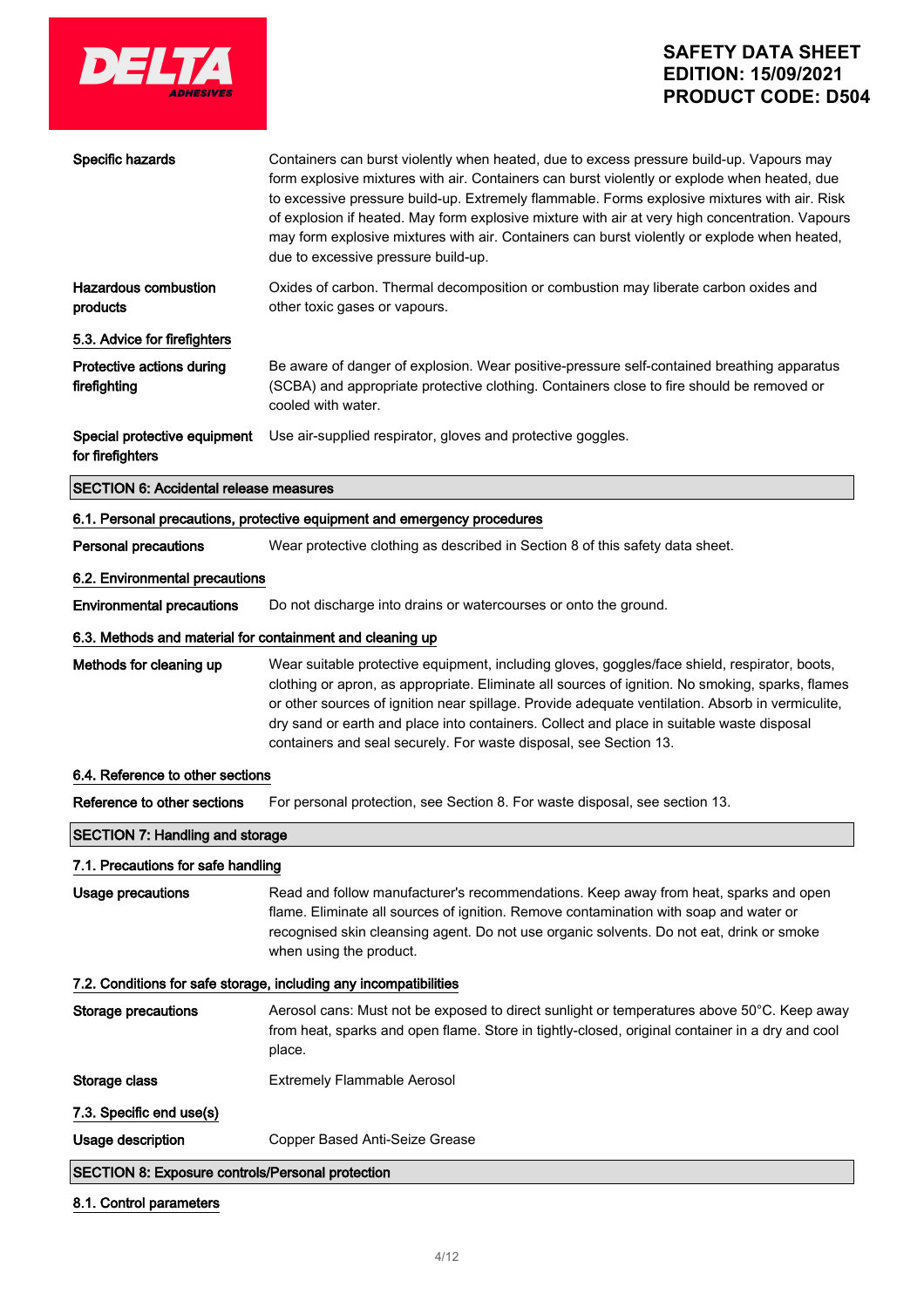

#### Occupational exposure limits

#### PETROLEUM GASES, LIQUEFIED; PETROLEUM GAS <0.1% 1,3 BUTADIENE

Long-term exposure limit (8-hour TWA): WEL 1000 ppm 1750 mg/m<sup>3</sup> Short-term exposure limit (15-minute): WEL 1250 ppm 2180 mg/m<sup>3</sup> WEL = Workplace Exposure Limit

Ingredient comments WEL = Workplace Exposure Limits

#### Hydrocarbons, C6-C7, n-alkanes, isoalkanes, cyclics, <5% n-hexane

DNEL Consumer - Oral; Long term systemic effects: 699 mg/kg/day Workers - Oral; Long term systemic effects: 2035 mg/kg/day Consumer - Dermal; Long term systemic effects: 699 mg/kg/day Workers - Dermal; Long term systemic effects: 773 mg/kg/day Consumer - Inhalation; Long term systemic effects: 608 mg/m<sup>3</sup>

#### 8.2. Exposure controls

Protective equipment





| Appropriate engineering<br>controls | No specific ventilation requirements. This product must not be handled in a confined space<br>without adequate ventilation.                                                                                                                                                                                                              |
|-------------------------------------|------------------------------------------------------------------------------------------------------------------------------------------------------------------------------------------------------------------------------------------------------------------------------------------------------------------------------------------|
| Eye/face protection                 | Eyewear complying with an approved standard should be worn if a risk assessment indicates<br>eye contact is possible. The following protection should be worn: Chemical splash goggles.                                                                                                                                                  |
| Hand protection                     | Chemical-resistant, impervious gloves complying with an approved standard should be worn if<br>a risk assessment indicates skin contact is possible. The most suitable glove should be<br>chosen in consultation with the glove supplier/manufacturer, who can provide information<br>about the breakthrough time of the glove material. |
| Other skin and body<br>protection   | Wear suitable protective clothing as protection against splashing or contamination.                                                                                                                                                                                                                                                      |
| Hygiene measures                    | Use engineering controls to reduce air contamination to permissible exposure level. Wash<br>promptly with soap and water if skin becomes contaminated. When using do not eat, drink or<br>smoke.                                                                                                                                         |
| <b>Respiratory protection</b>       | No specific recommendations. Respiratory protection must be used if the airborne<br>contamination exceeds the recommended occupational exposure limit. If ventilation is<br>inadequate, suitable respiratory protection must be worn.                                                                                                    |

#### SECTION 9: Physical and chemical properties

# 9.1. Information on basic physical and chemical properties Appearance **A**erosol container containing a mixture of active ingredients, solvents and propellants Colour Bright copper Odour **Organic solvents.** Odour threshold Not available. pH Not relevant. Melting point **Not** available. Initial boiling point and range Not available.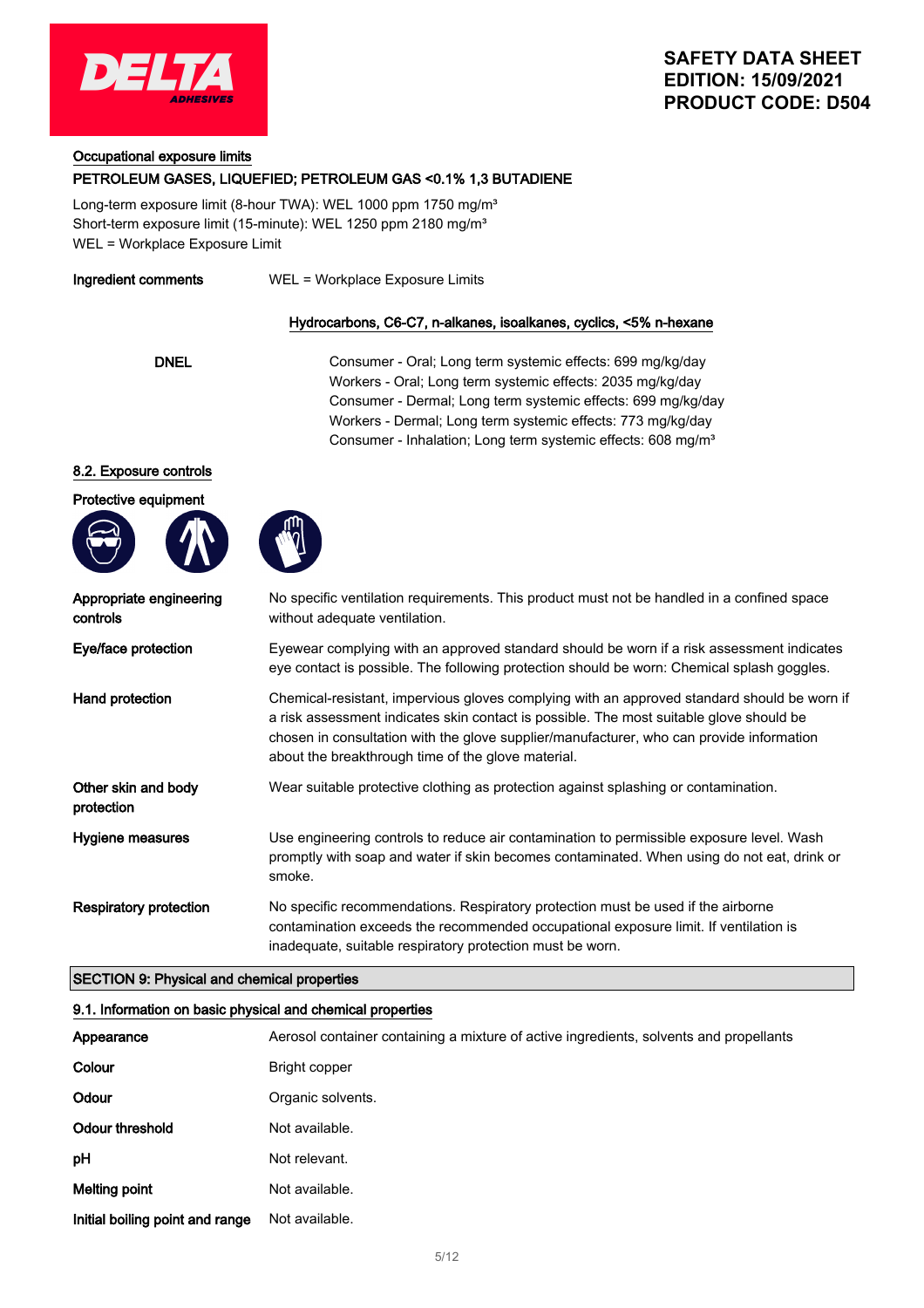

| Flash point                                                            | A flash point method is not available but the major hazardous component, the Propellant has<br>a flash point of <-60°C with flammability limits of 10.9% vol. upper and 1.4% vol. lower.             |  |
|------------------------------------------------------------------------|------------------------------------------------------------------------------------------------------------------------------------------------------------------------------------------------------|--|
| <b>Evaporation rate</b>                                                | Not available.                                                                                                                                                                                       |  |
| <b>Evaporation factor</b>                                              | Not available.                                                                                                                                                                                       |  |
| Vapour pressure                                                        | Not available.                                                                                                                                                                                       |  |
| Vapour density                                                         | Not available.                                                                                                                                                                                       |  |
| <b>Relative density</b>                                                | Not available.                                                                                                                                                                                       |  |
| <b>Bulk density</b>                                                    | Not available.                                                                                                                                                                                       |  |
| Solubility(ies)                                                        | Not relevant. Insoluble in water.                                                                                                                                                                    |  |
| <b>Partition coefficient</b>                                           | Not available.                                                                                                                                                                                       |  |
| Auto-ignition temperature                                              | 410-580°C                                                                                                                                                                                            |  |
| <b>Decomposition Temperature</b>                                       | Not relevant.                                                                                                                                                                                        |  |
| <b>Viscosity</b>                                                       | Not relevant.                                                                                                                                                                                        |  |
| <b>Explosive properties</b>                                            | In use may form flammable /explosive vapour-air mixture.                                                                                                                                             |  |
| 9.2. Other information                                                 |                                                                                                                                                                                                      |  |
| <b>SECTION 10: Stability and reactivity</b>                            |                                                                                                                                                                                                      |  |
| 10.1. Reactivity                                                       |                                                                                                                                                                                                      |  |
| Reactivity                                                             | There are no known reactivity hazards associated with this product.                                                                                                                                  |  |
| 10.2. Chemical stability                                               |                                                                                                                                                                                                      |  |
| <b>Stability</b>                                                       | Stable at normal ambient temperatures and when used as recommended.                                                                                                                                  |  |
| 10.3. Possibility of hazardous reactions                               |                                                                                                                                                                                                      |  |
| Possibility of hazardous<br>reactions                                  | Not known. Will not polymerise.                                                                                                                                                                      |  |
| 10.4. Conditions to avoid                                              |                                                                                                                                                                                                      |  |
| <b>Conditions to avoid</b>                                             | Avoid exposing aerosol containers to high temperatures or direct sunlight.                                                                                                                           |  |
| 10.5. Incompatible materials<br>10.6. Hazardous decomposition products |                                                                                                                                                                                                      |  |
| Hazardous decomposition<br>products                                    | Does not decompose when used and stored as recommended. Thermal decomposition or<br>combustion may liberate carbon oxides and other toxic gases or vapours. Oxides of carbon.<br>Oxides of nitrogen. |  |
| <b>SECTION 11: Toxicological information</b>                           |                                                                                                                                                                                                      |  |
| 11.1. Information on toxicological effects                             |                                                                                                                                                                                                      |  |
| Acute toxicity - oral                                                  |                                                                                                                                                                                                      |  |
| ATE oral (mg/kg)                                                       | 11,091.39                                                                                                                                                                                            |  |
| <b>General information</b>                                             | Contains organic solvents                                                                                                                                                                            |  |
| Inhalation                                                             | May cause respiratory system irritation. Vapours may irritate throat/respiratory system.                                                                                                             |  |
|                                                                        | Symptoms following overexposure may include the following: Headache. Dizziness.<br>Drowsiness.                                                                                                       |  |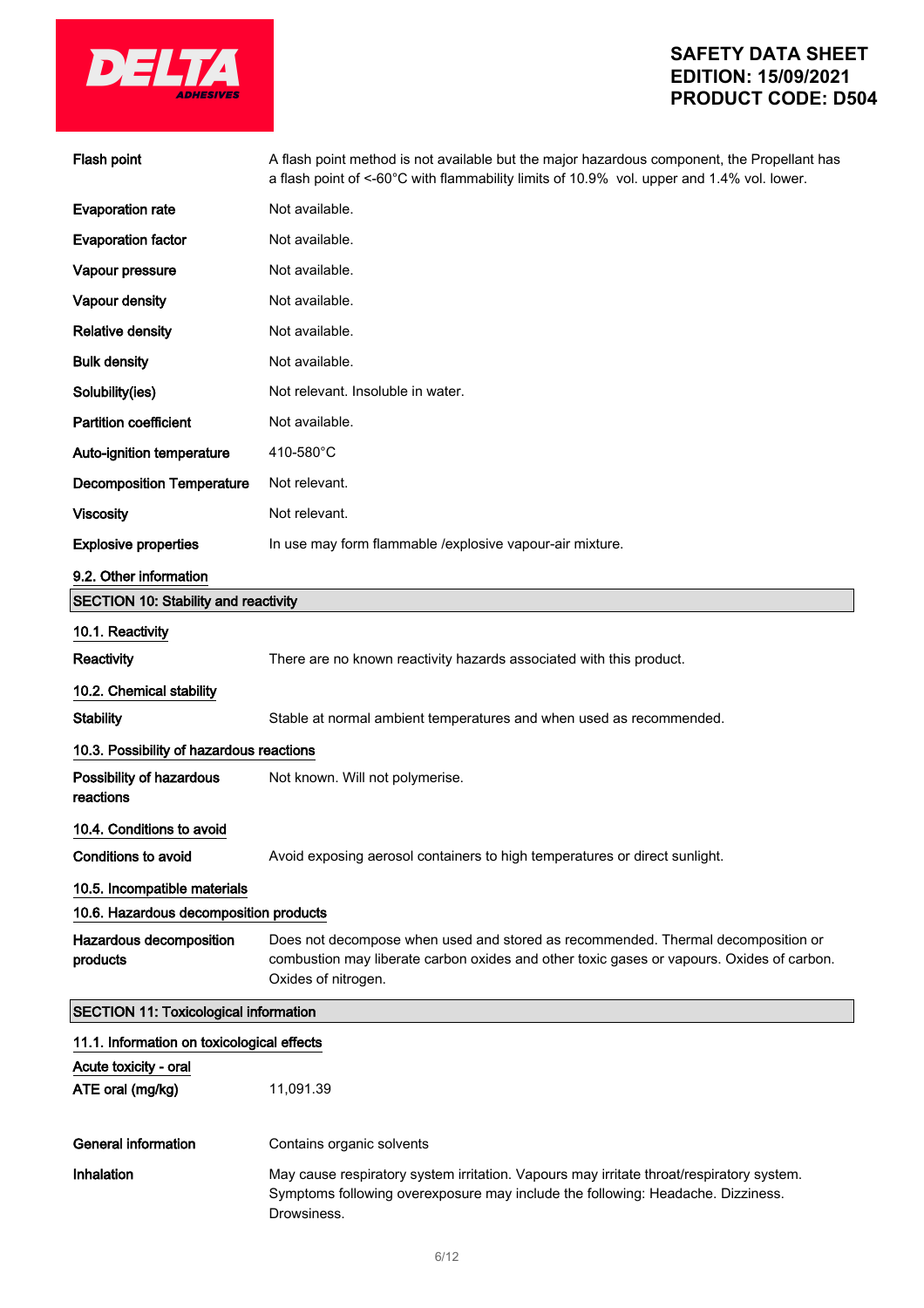

| Ingestion                           | May cause soreness and redness of mouth and throat.                                                                        |
|-------------------------------------|----------------------------------------------------------------------------------------------------------------------------|
| <b>Skin contact</b>                 | Irritating to skin. Prolonged and frequent contact may cause redness and irritation.                                       |
| Eye contact                         | Vapour or spray in the eyes may cause irritation and smarting.                                                             |
| Acute and chronic health<br>hazards | Prolonged and repeated contact with solvents over a long period may lead to permanent<br>health problems. Narcotic effect. |
| Route of exposure                   | Inhalation Skin absorption                                                                                                 |
| <b>Target organs</b>                | Central nervous system Respiratory system, lungs                                                                           |
| <b>Medical symptoms</b>             | Narcotic effect. Drowsiness. Dizziness. Arrhythmia (deviation from normal heart beat).                                     |

### Toxicological information on ingredients.

### PETROLEUM GASES, LIQUEFIED; PETROLEUM GAS <0.1% 1,3 BUTADIENE

| <b>Toxicological effects</b>                     | Information given is based on data of the components and of similar products. |
|--------------------------------------------------|-------------------------------------------------------------------------------|
| Acute toxicity - oral                            |                                                                               |
| Notes (oral LD <sub>50</sub> )                   | Not applicable.                                                               |
| Acute toxicity - dermal                          |                                                                               |
| Notes (dermal LD <sub>50</sub> )                 | Not applicable.                                                               |
| Acute toxicity - inhalation                      |                                                                               |
| Notes (inhalation LC <sub>50</sub> )             | LC <sub>50</sub> > 20 mg/l, Inhalation, Rat                                   |
| Skin corrosion/irritation                        |                                                                               |
| Skin corrosion/irritation                        | Not irritating.                                                               |
| Serious eye damage/irritation                    |                                                                               |
| Serious eye<br>damage/irritation                 | Not irritating.                                                               |
| Respiratory sensitisation                        |                                                                               |
| <b>Respiratory sensitisation</b>                 | Not sensitising.                                                              |
| <b>Skin sensitisation</b>                        |                                                                               |
| <b>Skin sensitisation</b>                        | Not sensitising.                                                              |
| Germ cell mutagenicity                           |                                                                               |
| Genotoxicity - in vitro                          | This substance has no evidence of mutagenic properties.                       |
| Carcinogenicity                                  |                                                                               |
| Carcinogenicity                                  | Carcinogenicity in humans is not expected.                                    |
| Reproductive toxicity                            |                                                                               |
| Reproductive toxicity -<br>fertility             | Based on available data the classification criteria are not met.              |
| Reproductive toxicity -<br>development           | Does not contain any substances known to be toxic to reproduction.            |
| Specific target organ toxicity - single exposure |                                                                               |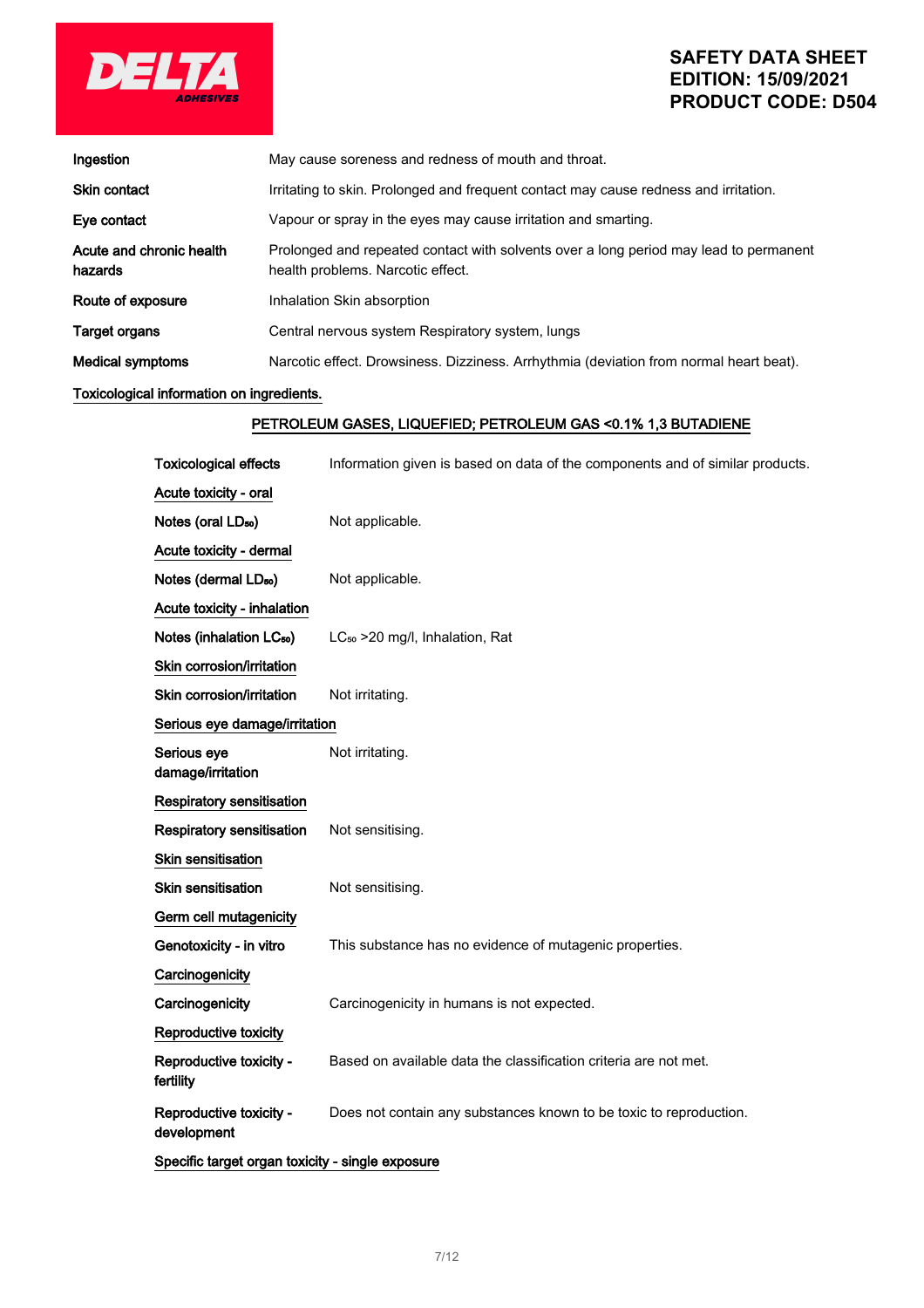

| STOT - single exposure                                    | A single exposure may cause the following adverse effects: Overexposure to<br>organic solvents may depress the central nervous system, causing dizziness and<br>intoxication and, at very high concentrations, unconsciousness and death. |
|-----------------------------------------------------------|-------------------------------------------------------------------------------------------------------------------------------------------------------------------------------------------------------------------------------------------|
| Specific target organ toxicity - repeated exposure        |                                                                                                                                                                                                                                           |
|                                                           | STOT - repeated exposure Not classified as a specific target organ toxicant after repeated exposure.                                                                                                                                      |
| <b>Aspiration hazard</b>                                  |                                                                                                                                                                                                                                           |
| <b>Aspiration hazard</b>                                  | Not anticipated to present an aspiration hazard, based on chemical structure.                                                                                                                                                             |
| Inhalation                                                | May cause respiratory system irritation.                                                                                                                                                                                                  |
| Skin contact                                              | Spray will evaporate and cool rapidly and may cause frostbite or cold burns if in<br>contact with skin.                                                                                                                                   |
| Route of exposure                                         | Inhalation Skin and/or eye contact                                                                                                                                                                                                        |
|                                                           | Hydrocarbons, C6-C7, n-alkanes, isoalkanes, cyclics, <5% n-hexane                                                                                                                                                                         |
| Acute toxicity - oral                                     |                                                                                                                                                                                                                                           |
| Acute toxicity oral (LD <sub>50</sub><br>mg/kg)           | 5,000.0                                                                                                                                                                                                                                   |
| <b>Species</b>                                            | Rat                                                                                                                                                                                                                                       |
| Acute toxicity - dermal                                   |                                                                                                                                                                                                                                           |
| Acute toxicity dermal (LD <sub>50</sub> 2,000.0<br>mg/kg) |                                                                                                                                                                                                                                           |
| <b>Species</b>                                            | Rabbit                                                                                                                                                                                                                                    |
| Skin corrosion/irritation                                 |                                                                                                                                                                                                                                           |
| Skin corrosion/irritation                                 | Skin irritation.                                                                                                                                                                                                                          |
| Serious eye damage/irritation                             |                                                                                                                                                                                                                                           |
| Serious eye<br>damage/irritation                          | Based on available data the classification criteria are not met.                                                                                                                                                                          |
| <b>Respiratory sensitisation</b>                          |                                                                                                                                                                                                                                           |
| <b>Respiratory sensitisation</b>                          | Based on available data the classification criteria are not met.                                                                                                                                                                          |
| Skin sensitisation                                        |                                                                                                                                                                                                                                           |
| <b>Skin sensitisation</b>                                 | Based on available data the classification criteria are not met.                                                                                                                                                                          |
| Germ cell mutagenicity                                    |                                                                                                                                                                                                                                           |
| Genotoxicity - in vitro                                   | Based on available data the classification criteria are not met.                                                                                                                                                                          |
| Genotoxicity - in vivo                                    | Based on available data the classification criteria are not met.                                                                                                                                                                          |
| Carcinogenicity                                           |                                                                                                                                                                                                                                           |
| Carcinogenicity                                           | Based on available data the classification criteria are not met.                                                                                                                                                                          |
| Specific target organ toxicity - single exposure          |                                                                                                                                                                                                                                           |
| STOT - single exposure                                    | May cause drowsiness or dizziness.                                                                                                                                                                                                        |
| Specific target organ toxicity - repeated exposure        |                                                                                                                                                                                                                                           |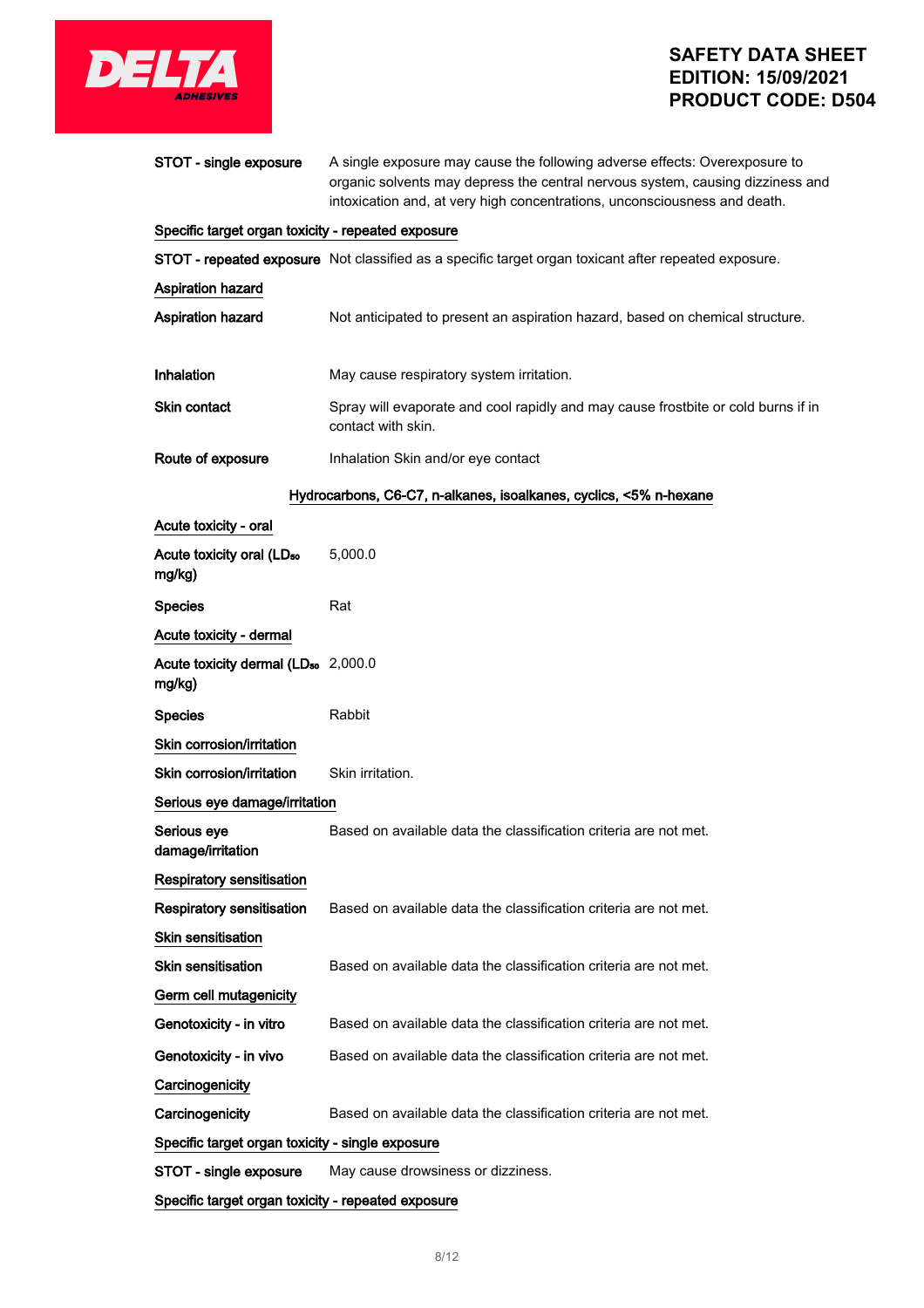

STOT - repeated exposure Based on available data the classification criteria are not met.

|                                                               | <b>Aspiration hazard</b>                  |                                                                                                                                                                                                                                                                                              |
|---------------------------------------------------------------|-------------------------------------------|----------------------------------------------------------------------------------------------------------------------------------------------------------------------------------------------------------------------------------------------------------------------------------------------|
|                                                               | Aspiration hazard                         | May be fatal if swallowed and enters airways.                                                                                                                                                                                                                                                |
|                                                               | <b>SECTION 12: Ecological information</b> |                                                                                                                                                                                                                                                                                              |
| Ecotoxicity                                                   |                                           | The product contains substances which are toxic to aquatic organisms and which may cause<br>long-term adverse effects in the aquatic environment. Dangerous for the environment if<br>discharged into watercourses. Avoid the spillage or runoff entering drains, sewers or<br>watercourses. |
|                                                               | Ecological information on ingredients.    |                                                                                                                                                                                                                                                                                              |
|                                                               |                                           | PETROLEUM GASES, LIQUEFIED; PETROLEUM GAS <0.1% 1,3 BUTADIENE                                                                                                                                                                                                                                |
|                                                               | Ecotoxicity                               | Information given is based on data of the components and of similar products.                                                                                                                                                                                                                |
| 12.1. Toxicity                                                |                                           |                                                                                                                                                                                                                                                                                              |
| <b>Toxicity</b>                                               |                                           | Toxic to aquatic organisms, may cause long-term adverse effects in the aquatic environment.                                                                                                                                                                                                  |
|                                                               | Ecological information on ingredients.    |                                                                                                                                                                                                                                                                                              |
|                                                               |                                           | PETROLEUM GASES, LIQUEFIED; PETROLEUM GAS < 0.1% 1,3 BUTADIENE                                                                                                                                                                                                                               |
|                                                               | <b>Toxicity</b>                           | Not regarded as dangerous for the environment. The product is not believed to<br>present a hazard due to its physical nature. Highly volatile.                                                                                                                                               |
|                                                               |                                           | Hydrocarbons, C6-C7, n-alkanes, isoalkanes, cyclics, <5% n-hexane                                                                                                                                                                                                                            |
|                                                               | Acute aquatic toxicity                    |                                                                                                                                                                                                                                                                                              |
|                                                               | Acute toxicity - fish                     | LC <sub>50</sub> , : 1-10 mg/l, Fish<br>NOEC, : 1-10 mg/l, Fish                                                                                                                                                                                                                              |
|                                                               | Acute toxicity - aquatic<br>plants        | LC <sub>50</sub> , : 10-100 mg/l, Algae                                                                                                                                                                                                                                                      |
|                                                               | Acute toxicity -<br>microorganisms        | LC <sub>50</sub> , : 1-10 mg/l, Activated sludge<br>NOEC, : 0.1-1 mg/l, Activated sludge                                                                                                                                                                                                     |
|                                                               | 12.2. Persistence and degradability       |                                                                                                                                                                                                                                                                                              |
| Persistence and degradability Biodegradable in part only.     |                                           |                                                                                                                                                                                                                                                                                              |
|                                                               | Ecological information on ingredients.    |                                                                                                                                                                                                                                                                                              |
| PETROLEUM GASES, LIQUEFIED; PETROLEUM GAS <0.1% 1,3 BUTADIENE |                                           |                                                                                                                                                                                                                                                                                              |
|                                                               | Persistence and<br>degradability          | The product is readily biodegradable.                                                                                                                                                                                                                                                        |
|                                                               |                                           | Hydrocarbons, C6-C7, n-alkanes, isoalkanes, cyclics, <5% n-hexane                                                                                                                                                                                                                            |
|                                                               | Persistence and                           | No data available.                                                                                                                                                                                                                                                                           |
|                                                               | degradability                             |                                                                                                                                                                                                                                                                                              |
|                                                               | 12.3. Bioaccumulative potential           |                                                                                                                                                                                                                                                                                              |
|                                                               | <b>Bioaccumulative potential</b>          | Bioaccumulation is unlikely to be significant because of the low water-solubility of this product.                                                                                                                                                                                           |
| <b>Partition coefficient</b>                                  |                                           | Not available.                                                                                                                                                                                                                                                                               |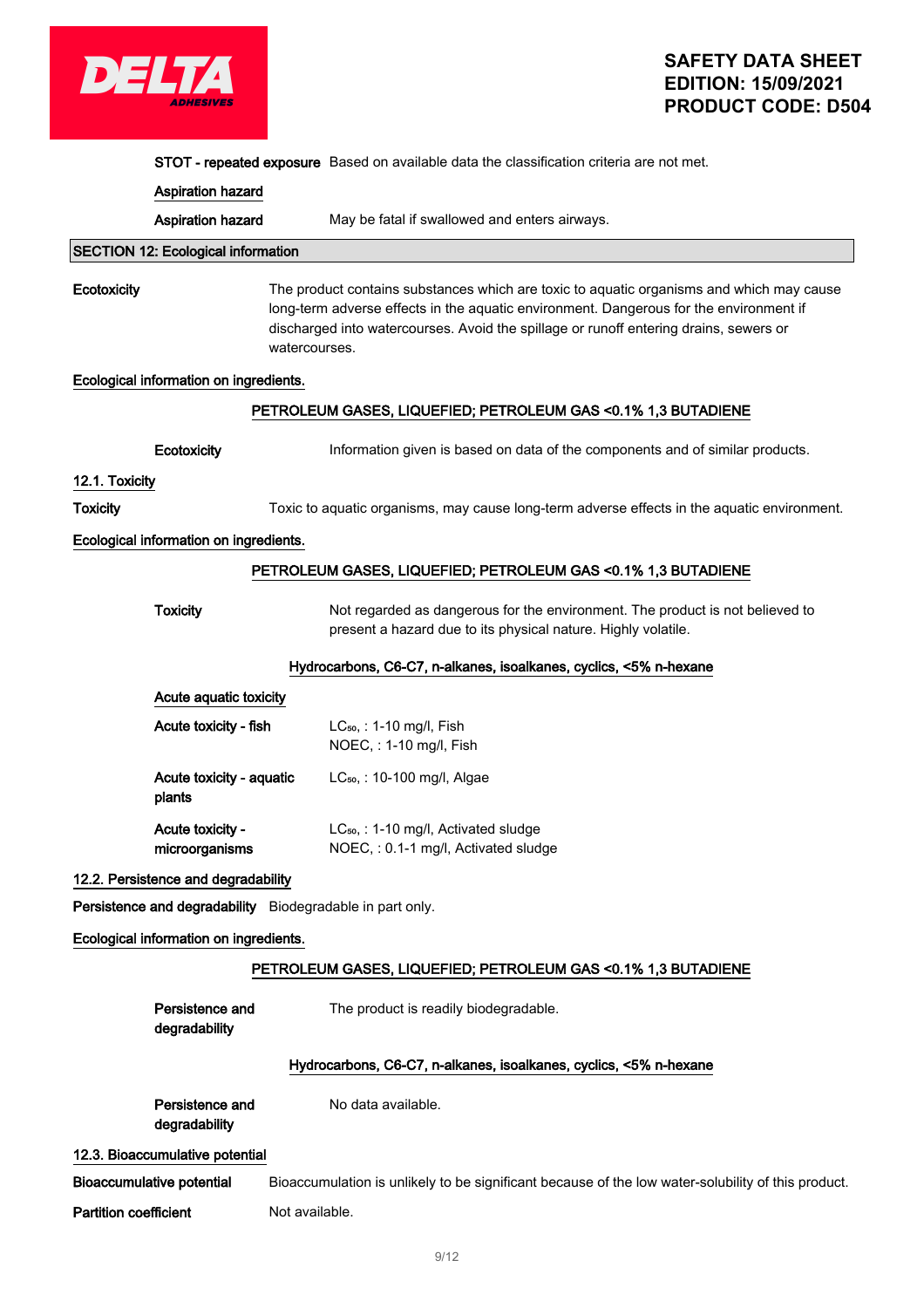

Ecological information on ingredients.

### PETROLEUM GASES, LIQUEFIED; PETROLEUM GAS <0.1% 1,3 BUTADIENE

Bioaccumulative potential Bioaccumulation is unlikely.

#### Hydrocarbons, C6-C7, n-alkanes, isoalkanes, cyclics, <5% n-hexane

Bioaccumulative potential Not available.

#### 12.4. Mobility in soil

Mobility **Mobility** The product has poor water-solubility.

#### Ecological information on ingredients.

#### PETROLEUM GASES, LIQUEFIED; PETROLEUM GAS <0.1% 1,3 BUTADIENE

Mobility The product contains volatile organic compounds (VOCs) which will evaporate easily from all surfaces.

#### 12.5. Results of PBT and vPvB assessment

Results of PBT and vPvB Not determined

assessment

### Ecological information on ingredients.

#### PETROLEUM GASES, LIQUEFIED; PETROLEUM GAS <0.1% 1,3 BUTADIENE

**Results of PBT and vPvB** This product does not contain any substances classified as PBT or vPvB. assessment

#### 12.6. Other adverse effects

Other adverse effects Not available.

#### Ecological information on ingredients.

#### Hydrocarbons, C6-C7, n-alkanes, isoalkanes, cyclics, <5% n-hexane

| Other adverse effects | The product contains a substance which is toxic to aquatic organisms and which |
|-----------------------|--------------------------------------------------------------------------------|
|                       | may cause long-term adverse effects in the aquatic environment.                |

### SECTION 13: Disposal considerations

| 13.1. Waste treatment methods            |                                                                                                                                                                                                                                                       |  |
|------------------------------------------|-------------------------------------------------------------------------------------------------------------------------------------------------------------------------------------------------------------------------------------------------------|--|
| General information                      | Do not puncture or incinerate, even when empty. Dispose of waste to licensed waste disposal<br>site in accordance with the requirements of the local Waste Disposal Authority.                                                                        |  |
| Disposal methods                         | Containers should be thoroughly emptied before disposal because of the risk of an explosion.<br>Ensure container is empty and dispose of in accordance with Local Authority regulations. Do<br>not pierce or incinerate even when container is empty. |  |
| Waste class                              | Full or Partially Empty Aerosol: 16 05 04, Empty Aerosol: 15 01 10 (Containing hazardous<br>residues), Empty Aerosol: 15 01 04 (No hazardous residues).                                                                                               |  |
| <b>SECTION 14: Transport information</b> |                                                                                                                                                                                                                                                       |  |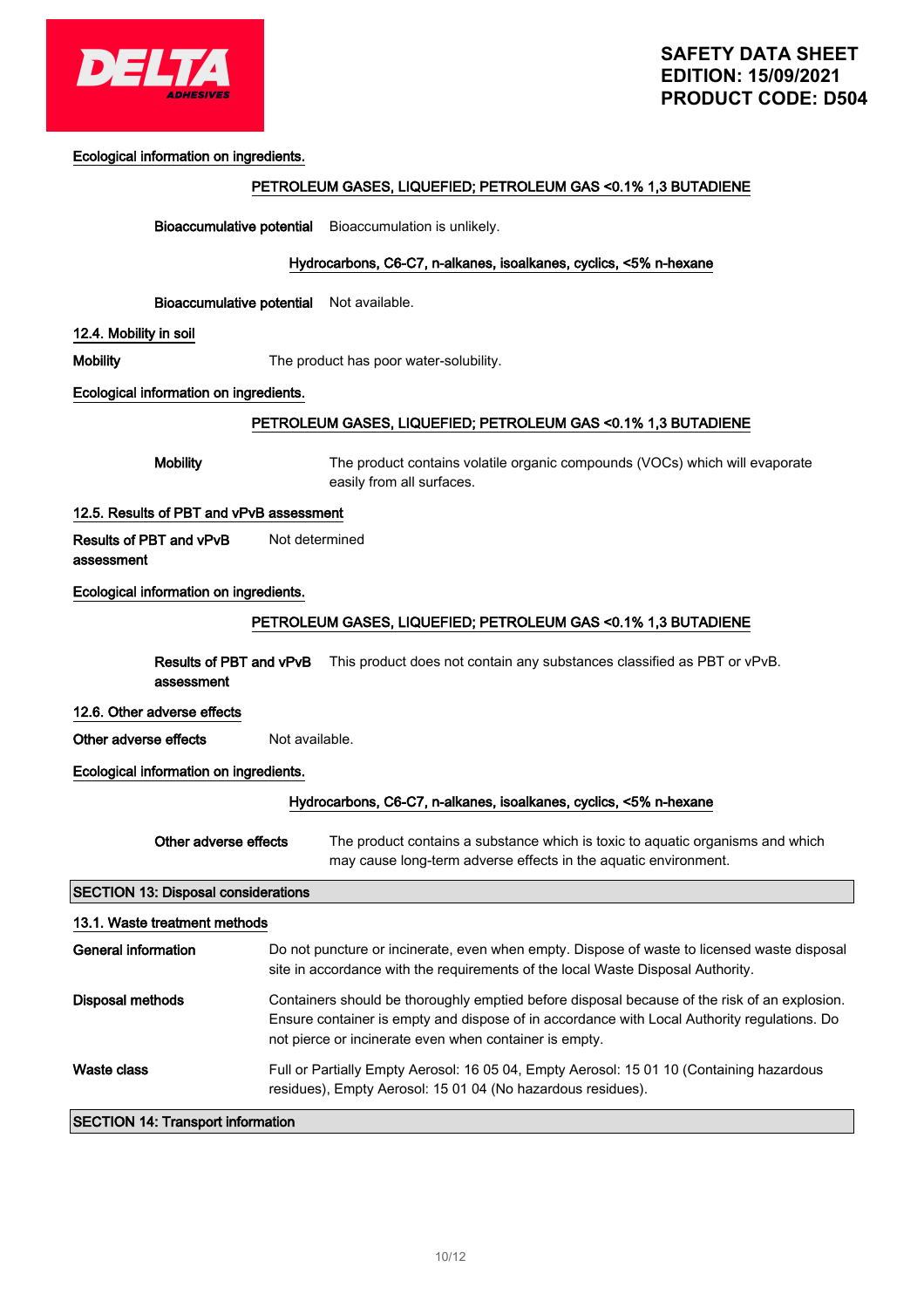

| General                              | This product is packed in accordance with the Limited quantity Provisions of CDGCPL2, ADR<br>and IMDG. These provisions allow the transport of aerosols of less than 1 litre packed in<br>cartons of less than 30kg gross weight to be exempt from control providing they are labelled in<br>accordance with the requirements of those regulations to show that they are transported as<br>Limited Quantities. Aerosols not so packed must show the following. |  |  |
|--------------------------------------|----------------------------------------------------------------------------------------------------------------------------------------------------------------------------------------------------------------------------------------------------------------------------------------------------------------------------------------------------------------------------------------------------------------------------------------------------------------|--|--|
| 14.1. UN number                      |                                                                                                                                                                                                                                                                                                                                                                                                                                                                |  |  |
| UN No. (ADR/RID)                     | 1950                                                                                                                                                                                                                                                                                                                                                                                                                                                           |  |  |
| UN No. (IMDG)                        | 1950                                                                                                                                                                                                                                                                                                                                                                                                                                                           |  |  |
| UN No. (ICAO)                        | 1950                                                                                                                                                                                                                                                                                                                                                                                                                                                           |  |  |
| 14.2. UN proper shipping name        |                                                                                                                                                                                                                                                                                                                                                                                                                                                                |  |  |
| Proper shipping name<br>(ADR/RID)    | <b>AEROSOLS</b>                                                                                                                                                                                                                                                                                                                                                                                                                                                |  |  |
| Proper shipping name (IMDG) AEROSOLS |                                                                                                                                                                                                                                                                                                                                                                                                                                                                |  |  |
| Proper shipping name (ICAO) AEROSOLS |                                                                                                                                                                                                                                                                                                                                                                                                                                                                |  |  |
| Proper shipping name (ADN)           | <b>AEROSOLS</b>                                                                                                                                                                                                                                                                                                                                                                                                                                                |  |  |
| 14.3. Transport hazard class(es)     |                                                                                                                                                                                                                                                                                                                                                                                                                                                                |  |  |
| <b>ADR/RID class</b>                 | 2, 5F                                                                                                                                                                                                                                                                                                                                                                                                                                                          |  |  |
| <b>ADR/RID label</b>                 | 2.1                                                                                                                                                                                                                                                                                                                                                                                                                                                            |  |  |
| <b>IMDG class</b>                    | 2.1                                                                                                                                                                                                                                                                                                                                                                                                                                                            |  |  |
| <b>ICAO class/division</b>           | 2.1                                                                                                                                                                                                                                                                                                                                                                                                                                                            |  |  |
| ICAO subsidiary risk                 | 2.1                                                                                                                                                                                                                                                                                                                                                                                                                                                            |  |  |
| <b>Transport labels</b>              |                                                                                                                                                                                                                                                                                                                                                                                                                                                                |  |  |



### 14.4. Packing group

| ADR/RID packing group     | # |
|---------------------------|---|
| <b>IMDG packing group</b> | # |
| ICAO packing group        | # |

### 14.5. Environmental hazards

Environmentally hazardous substance/marine pollutant No.

### 14.6. Special precautions for user

EmS F-D, S-U

Tunnel restriction code (D)

### 14.7. Transport in bulk according to Annex II of MARPOL and the IBC Code

Transport in bulk according to Not applicable. Annex II of MARPOL 73/78 and the IBC Code